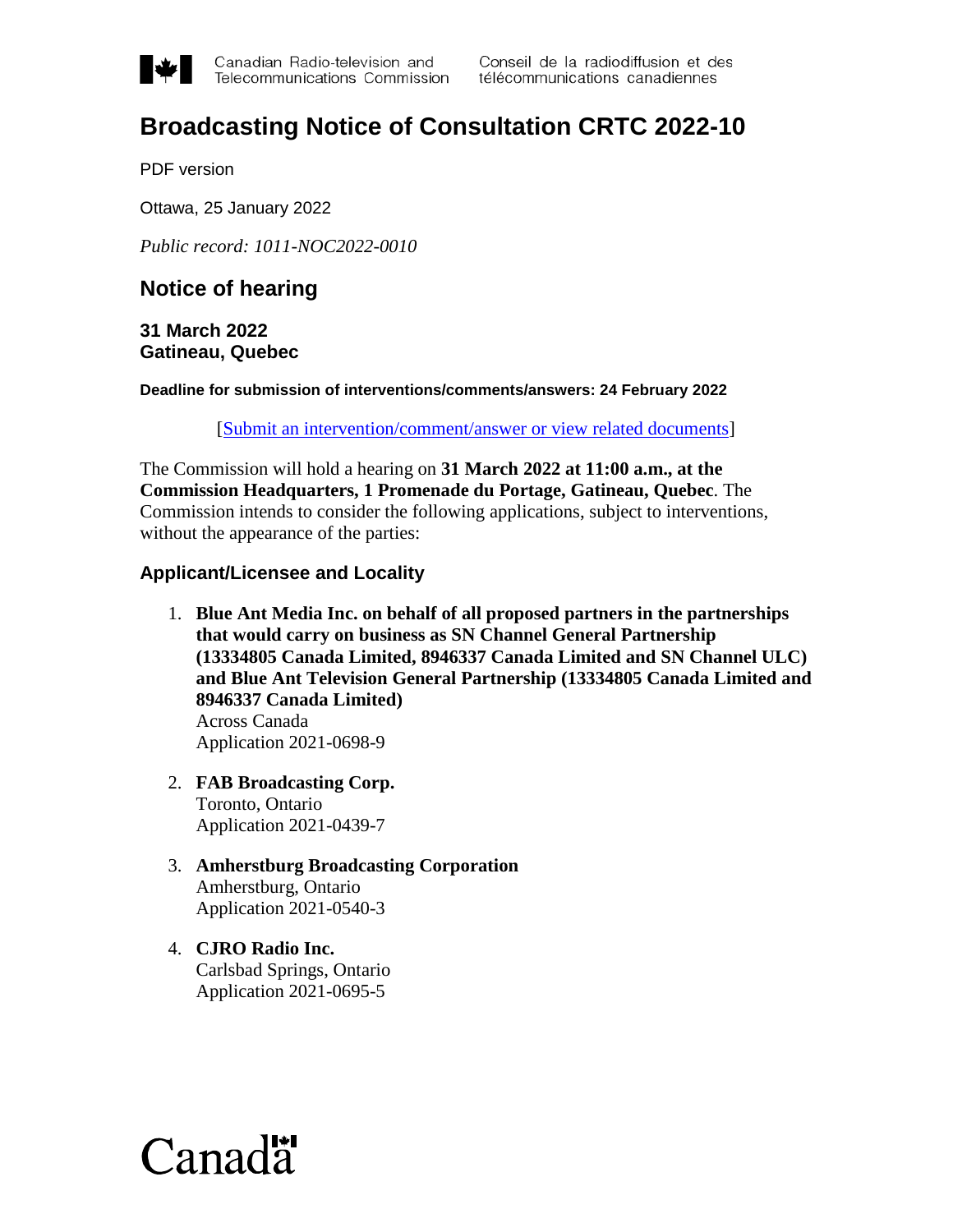**1. Blue Ant Media Inc. on behalf of all proposed partners in the partnerships that would carry on business as SN Channel General Partnership (13334805 Canada Limited, 8946337 Canada Limited and SN Channel ULC) and Blue Ant Television General Partnership (13334805 Canada Limited and 8946337 Canada Limited)**  Across Canada

Application 2021-0698-9

Application by **Blue Ant Media Inc.,** (Blue Ant) **on behalf of all proposed partners in the partnerships that would carry on business as SN Channel General Partnership (13334805 Canada Limited** (Newco), **8946337 Canada Limited** (8946337) **and SN Channel ULC) and Blue Ant Television General Partnership** (Newco and 8946337) for authority to effect a corporate reorganisation where all the partnership interest owned by Blue Ant in the partnerships would be transferred to Newco, a wholly owned subsidiary of Blue Ant. Consequently, Newco would replace Blue Ant as a partner in the partnerships.

Following the close of the transaction, the partners in Blue Ant Television General Partnership (Newco and 8946337), would be the licensees of the discretionary services A.Side, BBC Earth, Cottage Life, BBC First (formerly HiFi), Love Nature, Makeful TV and Travel + Escape. In addition, the partners in SN Channel General Partnership (Newco, 8946337 and SN Channel ULC) would become the licensees of the discretionary service Smithsonian Channel.

The applicant also requested new broadcasting licences for the partners involved in the partnerships to continue the operation of the undertakings under the same terms and conditions as those in effect under the current licences.

In its response to a request for information, Newco stated that it had no objection to being held responsible, by condition of licence, for any finding of non-compliance on the part of Blue Ant with its regulatory obligations, should such non-compliance be found as part of the services' next licence renewal.

The transaction would not affect the effective control of the undertakings, which would continue to be exercised by Michael I. M. MacMillan.

## *Applicant's address*:

99 Atlantic Avenue 4th Floor Toronto, Ontario M6K 3J8 Fax: 416-646-4444 Email: [astrid.zimmer@blueantmedia.com](mailto:astrid.zimmer@blueantmedia.com) Email to request electronic version of application: [astrid.zimmer@blueantmedia.com](mailto:astrid.zimmer@blueantmedia.com)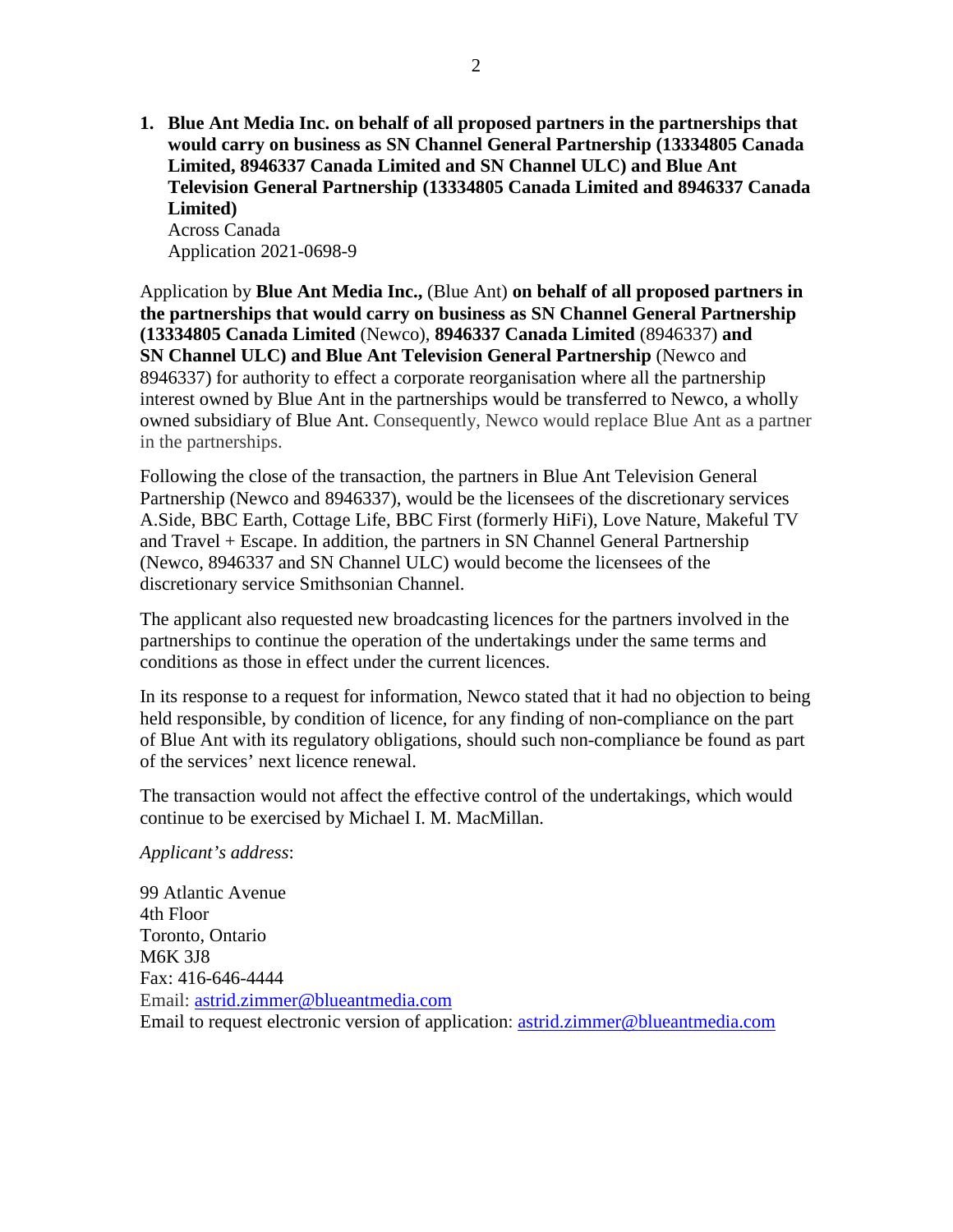## **2. FAB Broadcasting Corp.**

Toronto, Ontario Application 2021-0439-7

Application by **FAB Broadcasting Corp.** (FAB) for authority to acquire from Five Amigos Broadcasting Inc. (Five Amigos) the assets of the English-language commercial radio station CHLP-FM Listowel.

FAB also requested a new broadcasting licence to continue the operation of the undertaking under the same terms and conditions as those in effect under the current licence.

FAB is a corporation jointly owned by Gregory Hetherington and Raymond Stanton, who through their respective corporations, GregRadio Corp. (50%) and London Publishing Corp. (50%), exercise effective control of FAB.

Five Amigos is a corporation of which all of the issued and outstanding shares are currently held by Gregory Hetherington (51%) and London Publishing Corp. (49%). Gregory Hetherington exercises effective control of Five Amigos.

According to the supporting documents accompanying the application, this corporate restructuring would result in a 1% change in ownership, increasing London Publishing Corp.'s ownership stake from 49% to 50% of the assets of CHLP-FM, while reducing Gregory Hetherington's ownership stake from 51% to 50% of the assets of CHLP-FM.

The applicant proposed a value of transaction of \$312,600, which includes \$180,000 for long-term debt and \$132,600 for the cost of leases assumed by FAB. The applicant stated that, since this is only a 1% change in ownership and effective control, the value of the transaction should be pro-rated to 1% (\$3,126) for the purposes of calculating the tangible benefits. Accordingly, the applicant proposed a tangible benefits package of \$187.56, representing 6% of the pro-rated value of the transaction. FAB requested that the Commission waive the tangible benefits for this transaction due to their minimal amount.

Following the close of the transaction, FAB would be the licensee of CHLP-FM Listowel.

## *Applicant's address*:

5405 Eglinton Avenue West Suite 214 Toronto, Ontario M9C 5K6 Email: [andrew@mbcmedia.ca](mailto:andrew@mbcmedia.ca) Email to request electronic version of application: [andrew@mbcmedia.ca](mailto:andrew@mbcmedia.ca)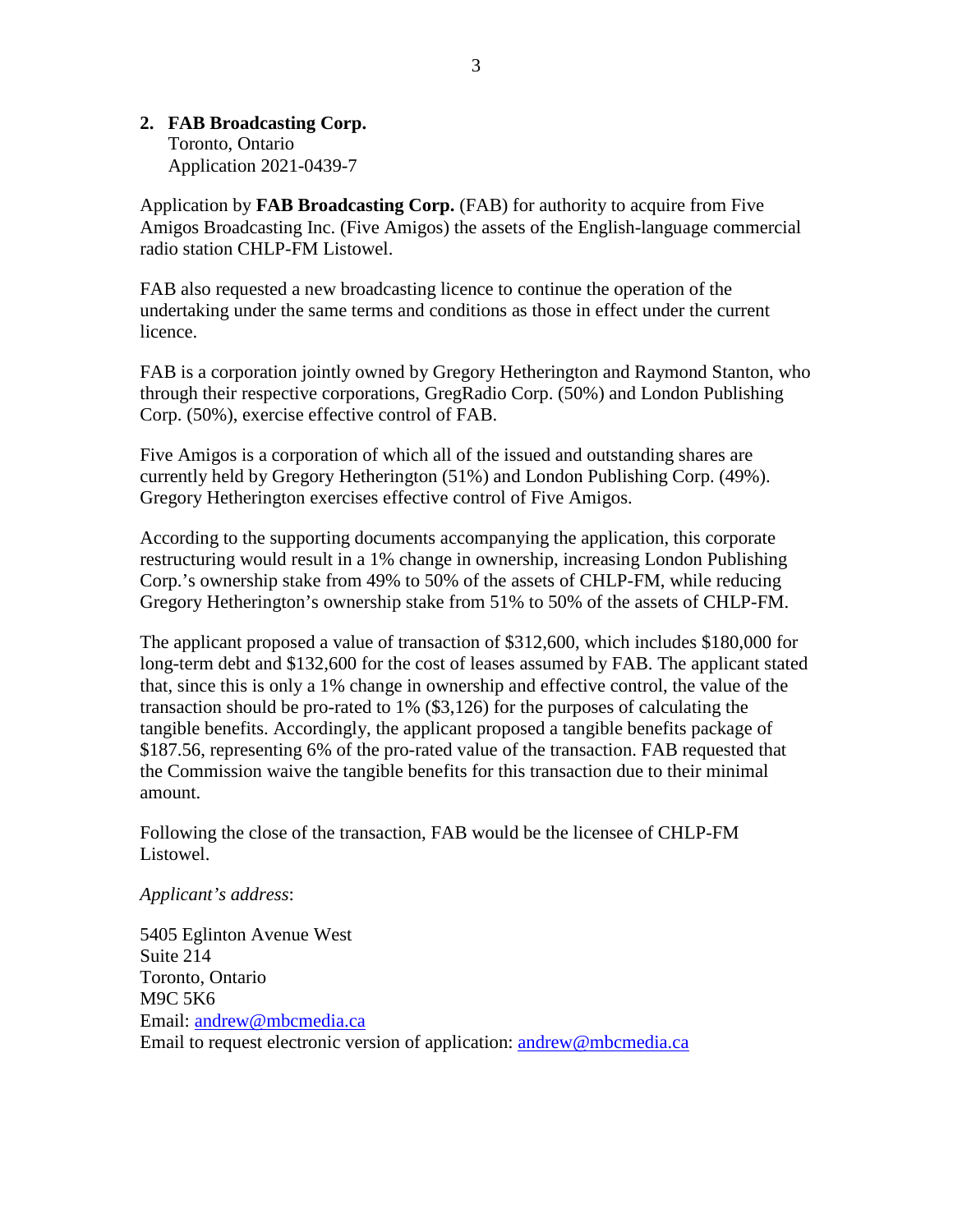## **3. Amherstburg Broadcasting Corporation**

Amherstburg, Ontario Application 2021-0540-3

Application by **Amherstburg Broadcasting Corporation** for a broadcasting licence to operate a low-power English-language commercial FM radio station in Amherstburg.

The station would operate at 107.9 MHz (channel 300LP) with an effective radiated power of 50 watts (non-directional antenna with an effective height of the antenna above average terrain of 51.6 metres).

The applicant proposed to broadcast 123 hours and 22 minutes of local programming per broadcast week.

The applicant proposed a mix of news, talk and soft adult contemporary music targeting the entire population of Amherstburg.

The Commission may withdraw this application from the public hearing if the Commission is not advised by the Department of Industry, at least 20 days prior to the hearing, that the application is technically acceptable.

*Applicant's address*:

494 Front Road North Amherstburg, Ontario N9V 2V7 Email: [martynadler@bell.net](mailto:martynadler@bell.net)  Email to request electronic version of application: [martynadler@bell.net](mailto:martynadler@bell.net) 

## **4. CJRO Radio Inc.**

Carlsbad Springs, Ontario Application 2021-0695-5

Application by **CJRO Radio Inc.** (CJRO Radio) for authority to acquire from Carlsbad Springs Community Association (CSCA) the assets of the English- and French-language community radio station CJRO-FM Carlsbad Springs and its transmitters CJRO-FM-1 Vars, CJRO-FM-2 Embrun and CJRO-FM-3 Sarsfield.

CJRO Radio also requested a new broadcasting licence to continue the operation of the undertaking under the same terms and conditions as those in effect under the current licence.

CJRO Radio is a not-for-profit corporation controlled by its board of directors.

CSCA is a not-for-profit corporation controlled by its board of directors.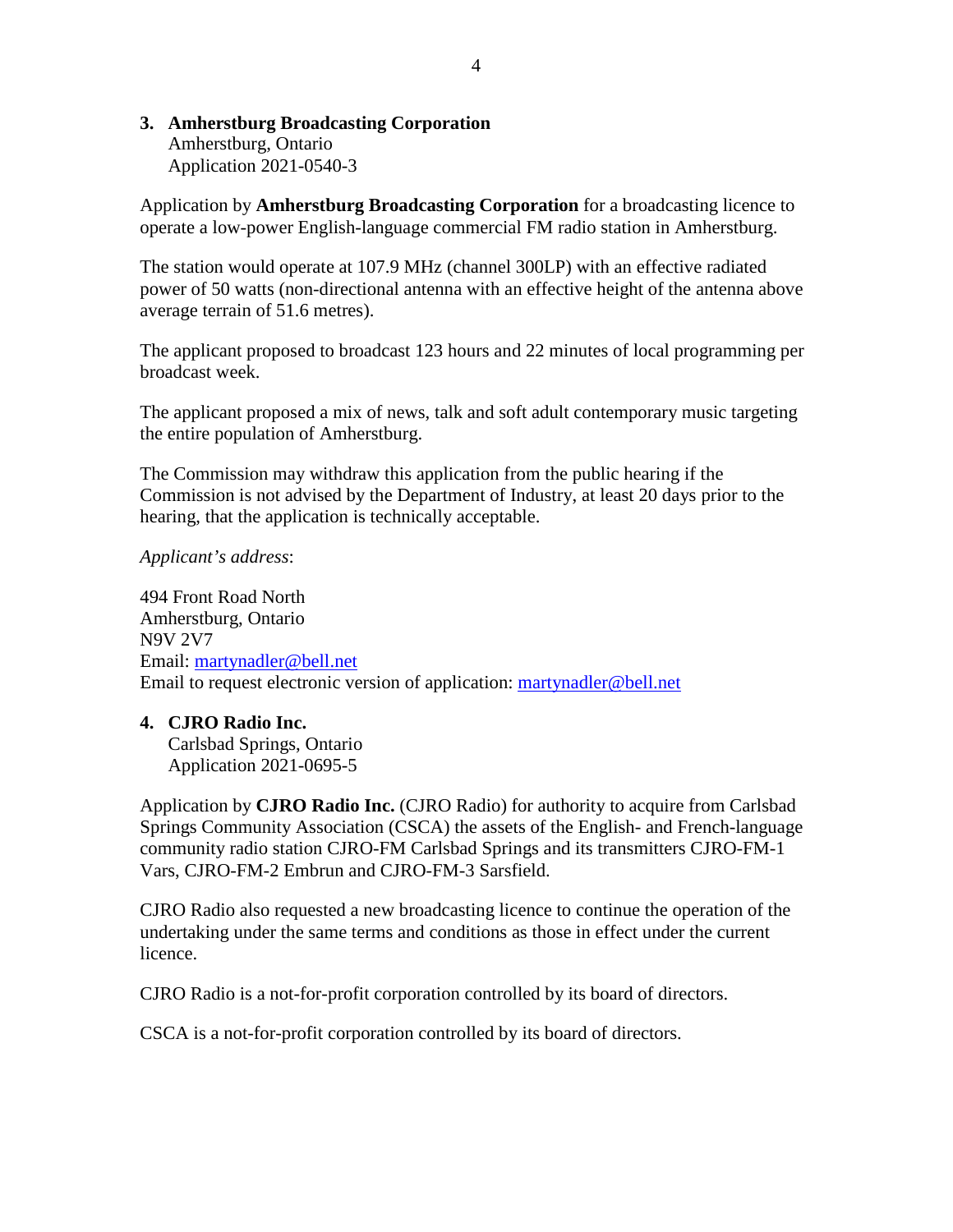According to the supporting documents accompanying the application, on 17 June 2021, CSCA agreed to transfer the assets of CJRO-FM and its transmitters to CJRO Radio. The transaction would result in a 100% change in ownership and control of the assets of CJRO-FM and its transmitters from CSCA to CJRO Radio.

Following the close of the transaction, CJRO Radio would be the licensee of CJRO-FM Carlsbad Springs and its transmitters CJRO-FM-1 Vars, CJRO-FM-2 Embrun and CJRO-FM-3 Sarsfield.

*Applicant's address*:

5556 Piperville Road Carlsbad Springs, Ontario K0A 1K0 Email: [cjrofm@rogers.com](mailto:cjrofm@rogers.com) Email to request electronic version of application: [cjrofm@rogers.com](mailto:cjrofm@rogers.com)

## **Procedure**

## **Deadline for interventions, comments or answers**

## **24 February 2022**

The *Canadian Radio-television and Telecommunications Commission Rules of Practice and Procedure* (the Rules of Procedure) apply to the present proceeding. The Rules of Procedure set out, among other things, the rules for content, format, filing and service of interventions, answers, replies and requests for information; the procedure for filing confidential information and requesting its disclosure; and the conduct of public hearings. Accordingly, the procedure set out below must be read in conjunction with the Rules of Procedure and related documents, which can be found on the Commission's website under ["Statutes and Regulations.](https://crtc.gc.ca/eng/statutes-lois.htm)" *Guidelines on the CRTC Rules of Practice and Procedure*, Broadcasting and Telecom Information Bulletin CRTC 2010-959, 23December 2010, provides information to help interested persons and parties understand the Rules of Procedure so that they can more effectively participate in Commission proceedings.

An intervention or answer from a respondent must be filed with the Commission and served on the applicant on or before the above-mentioned date. An answer from a respondent must also be served on any other respondent.

Interventions and answers must clearly identify the application referred to and indicate whether parties support or oppose the application, or, if they propose changes to it, include the facts and grounds for their proposal.

Parties are permitted to coordinate, organize, and file, in a single submission, interventions by other interested persons who share their position. Information on how to file this type of submission, known as a joint supporting intervention, as well as a template for the covering letter to be filed by the parties, can be found in *Changes to*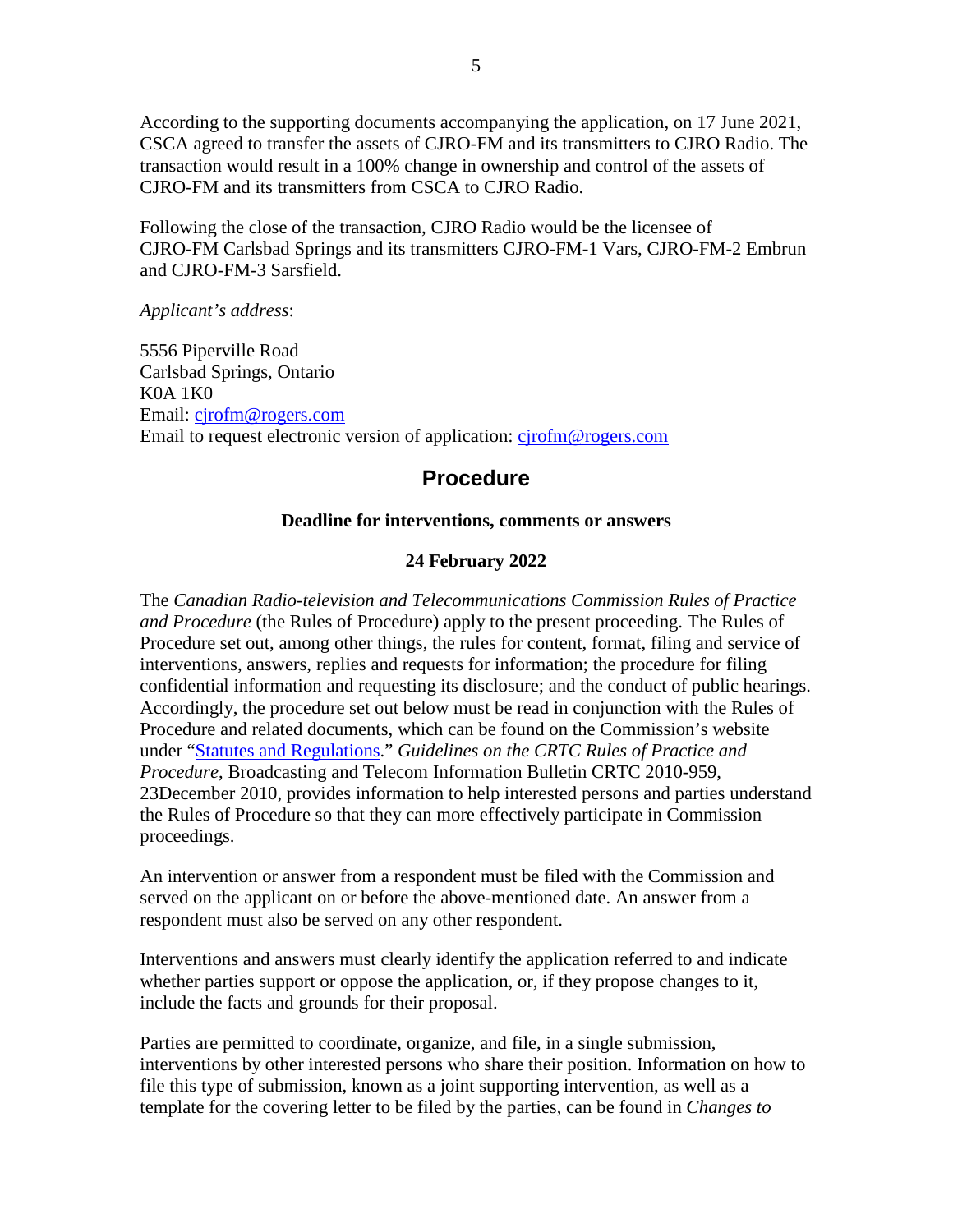*certain practices for filing interventions – Expansion of filing practices to include the filing of joint supporting comments for broadcasting policy proceedings*, Broadcasting Information Bulletin CRTC 2010-28-1, 10 December 2010.

The Commission encourages interested persons and parties to monitor the record of the proceeding, available on the Commission's website, for additional information that they may find useful when preparing their submissions.

Submissions longer than five pages should include a summary. Each paragraph of all submissions should be numbered, and the line \*\*\*End of document\*\*\* should follow the last paragraph. This will help the Commission verify that the document has not been damaged during electronic transmission.

Pursuant to *Filing submissions for Commission proceedings in accessible formats*, Broadcasting and Telecom Information Bulletin CRTC 2015-242, 8 June 2015, the Commission expects incorporated entities and associations, and encourages all Canadians, to file submissions for Commission proceedings in accessible formats (for example, text-based file formats that allow text to be enlarged or modified, or read by screen readers). To provide assistance in this regard, the Commission has posted on its website [guidelines](https://crtc.gc.ca/eng/archive/acces.htm?_ga=2.47597863.1480105964.1632744316-1534626360.1632238144) for preparing documents in accessible formats.

Submissions must be filed by sending them to the Secretary General of the Commission using **only one** of the following means:

#### **by completing the**

[\[Intervention/comment/answer form\]](https://services.crtc.gc.ca/pub/instances-proceedings/Default-defaut.aspx?EN=2022-10&Lang=eng)

or

## **by mail to**  CRTC, Ottawa, Ontario K1A 0N2

or

#### **by fax at**  819-994-0218

A true copy of each intervention or answer from a respondent must be sent to the applicant and, in the case of a respondent to an application, to any other respondent.

Parties who send documents electronically must ensure that they will be able to prove, upon Commission request, that filing, or where required, service of a particular document was completed. Accordingly, parties must keep proof of the sending and receipt of each document for 180 days after the date on which the document is filed or served. The Commission advises parties who file or serve documents by electronic means to exercise caution when using email for the service of documents, as it may be difficult to establish that service has occurred.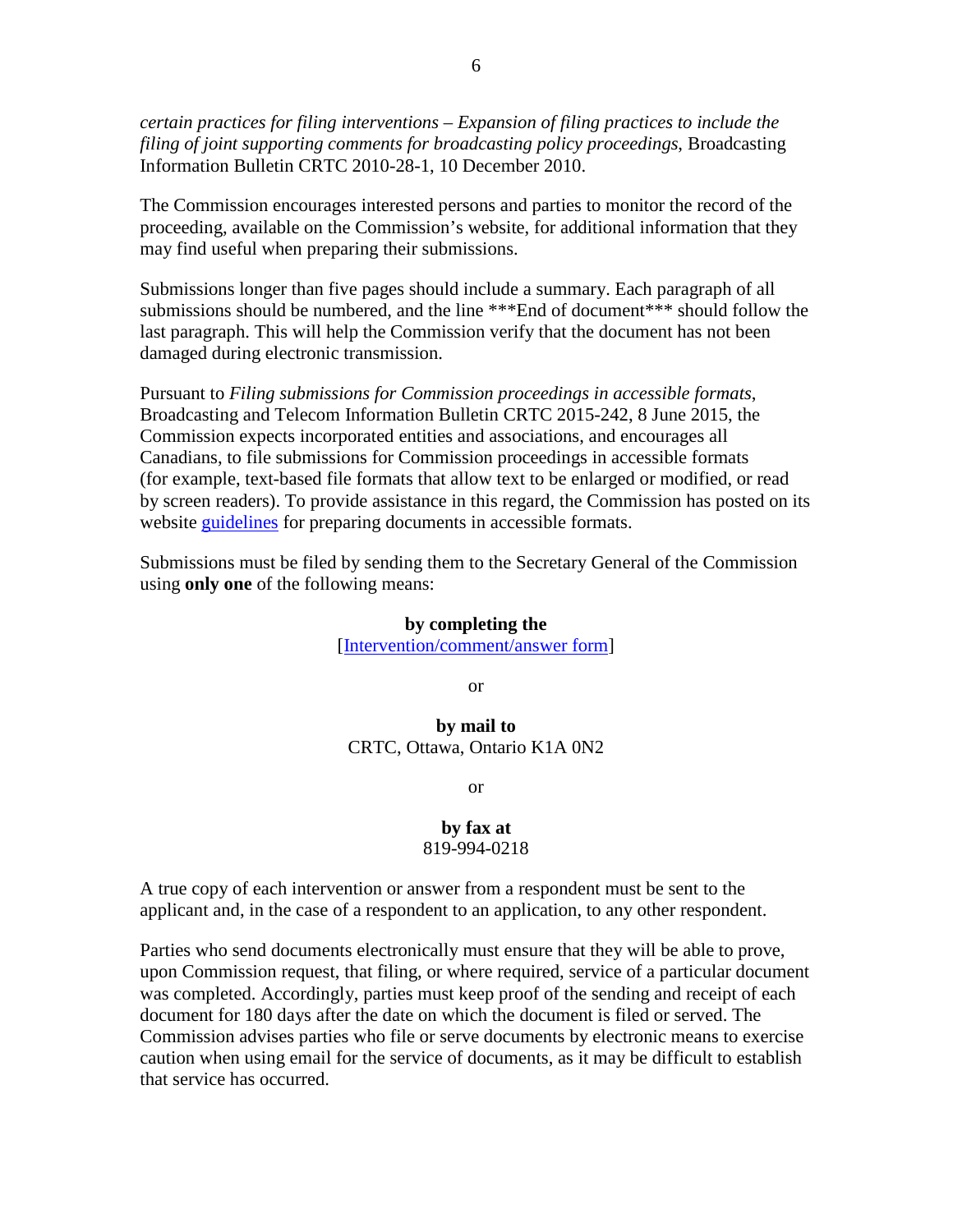In accordance with the Rules of Procedure, a document must be received by the Commission and all relevant parties by 5 p.m. Vancouver time (8 p.m. Ottawa time) on the date it is due. Parties are responsible for ensuring the timely delivery of their submissions and will not be notified if their submissions are received after the deadline. Late submissions, including those due to postal delays, will not be considered by the Commission and will not be made part of the public record.

The Commission will not formally acknowledge submissions. It will, however, fully consider all submissions, which will form part of the public record of the proceeding, provided that the procedure for filing set out above has been followed.

Although the public hearing will be held in **Gatineau, Quebec**, the Commission will consider providing videoconference links to enable remote participation (audio or video), should it receive requests to do so.

Persons requiring communications support such as assistance listening devices and sign language interpretation are requested to inform the Commission at least 20 days before the commencement of the public hearing so that the necessary arrangements can be made.

## **Important notice**

All information that parties provide as part of this public process, except information designated confidential, whether sent by postal mail, fax, email or through the Commission's website at www.crtc.gc.ca, becomes part of a publicly accessible file and will be posted on the Commission's website. This information includes personal information, such as full names, email addresses, postal/street addresses, telephone and fax numbers, etc.

The personal information that parties provide will be used and may be disclosed for the purpose for which the information was obtained or compiled by the Commission, or for a use consistent with that purpose.

Documents received electronically or otherwise will be put on the Commission's website in their entirety exactly as received, including any personal information contained therein, in the official language and format in which they are received. Documents not received electronically will be available in PDF format.

The information that parties provide to the Commission as part of this public process is entered into an unsearchable database dedicated to this specific public process. This database is accessible only from the web page of this particular public process. As a result, a general search of the Commission's website with the help of either its own search engine or a third-party search engine will not provide access to the information that was provided as part of this public process.